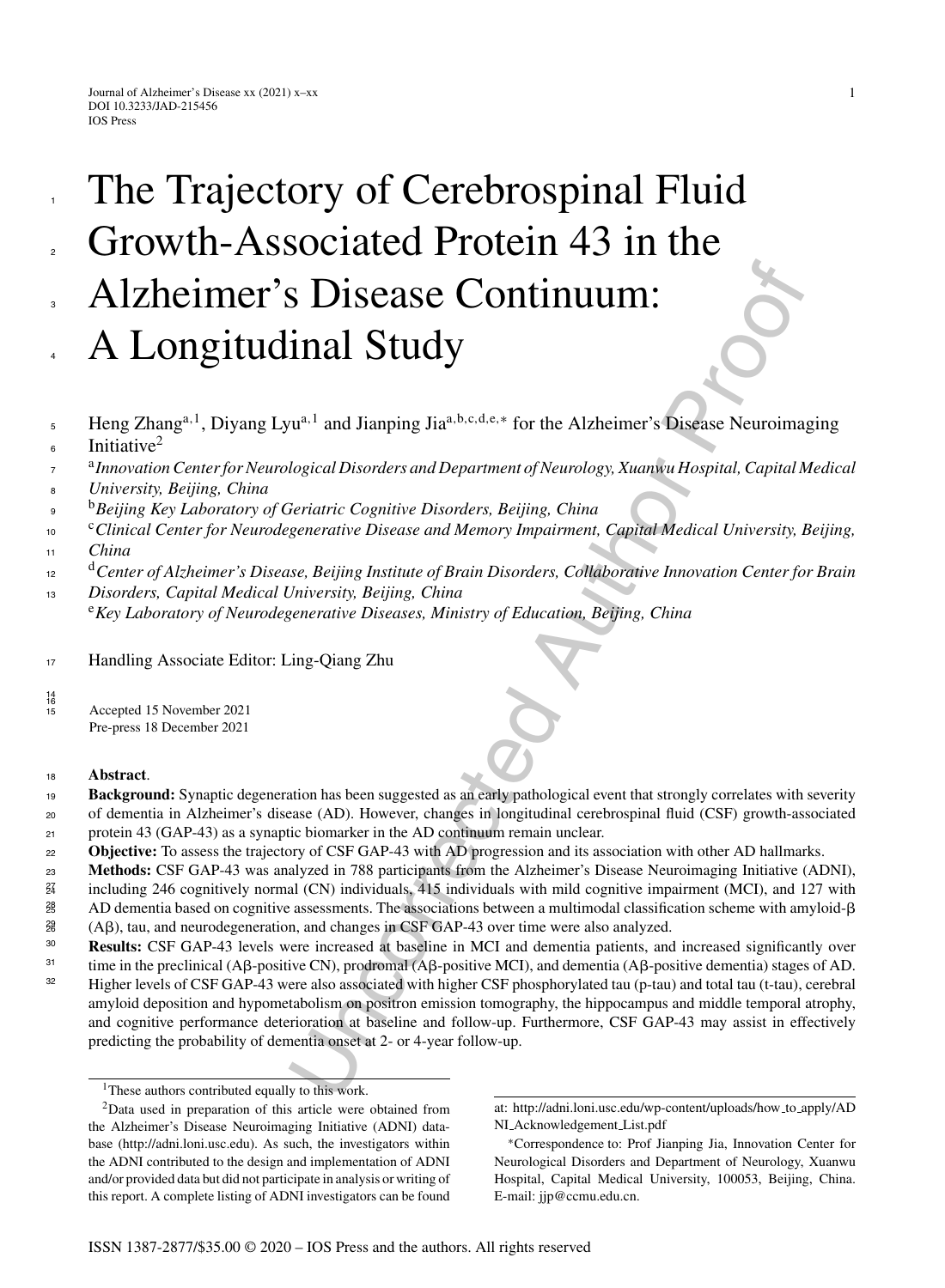it may also be useful for tracking the disease progression and for monitoring the effects of clinical trials.

Keywords: Alzheimer's disease, biomarker, growth-associated protein 43, synaptic dysfunction

#### 35

#### <sup>33</sup> **INTRODUCTION**

 Alzheimer's disease (AD), characterized by pro- gressive cognitive decline, is the most common form of dementia [1]. The pathological changes of AD occur in clinically normal individuals and develop gradually over decades before clinical manifesta- tions appear [2, 3]. The concealed and heterogeneous pathogenesis of AD may drive drug clinical trial failure. Therefore, accurate biomarkers are used to <sup>42</sup> identify AD patients at the preclinical stage; it is par- ticularly important to predict the disease progression  $44$  of AD.

 Based on their proximity to the brain, cerebrospinal fluid (CSF) biomarkers can provide reliable and clin- ically relevant diagnostic information in AD patients. CSF total tau (t-tau), phosphorylated tau (p-tau), and as amyloid- $\beta_{42}$  (A $\beta_{42}$ ) are often referred to as core AD features [4]. The National Institute on Aging and Alzheimer's Association (NIA-AA) proposed a new biomarker-oriented framework that classifies A $\beta$ , <sub>53</sub> p-tau, and t-tau into the Aβ/tau/neurodegeneration (ATN) system across the AD continuum [5]. The ATN system can potentially help screen, diagnose, predict prognoses, and make appropriate therapeutic decisions. Importantly, incorporating novel candidate biomarkers that represent additional pathophysiolog- ical mechanisms of AD to the ATN framework will add further depth and precision to identify relatively homogeneous individuals in the early stage. Sub- stantial studies have shown that synaptic loss and dysfunction are strongly correlated with memory decline and severity of dementia. In addition, synaptic dysfunction occurs before the occurrence of obvious morphological abnormalities and neuronal degener- ation [6, 7]. Therefore, synaptic biomarkers in CSF should be investigated in order to expand the ATN system and for clinical practice.

 Growth-associated protein 43 (GAP-43) is a presy- naptic protein that is mainly distributed in the axon and presynaptic terminals and promotes neurode- velopment, synaptogenesis, and nerve regeneration through regulation of actin dynamics and presynap- tic vesicle cycling [8–13]. In postmortem AD brains, there was a significant decrease of GAP-43 in the

frontal cortex and in some areas of the hipper<br>
past (a), characterized by pro-<br>
istaining in the straining in the straining information consister in terms<br>
taining in the straining information corrections the most common frontal cortex and in some areas of the hippocampus  $[14, 15]$ , while a consistent increase in GAP-43  $\frac{1}{28}$ staining in the stratum lacunosum moleculare, a subfield of the hippocampus, has also been reported  $\frac{1}{80}$ [16]. A recent study indicated increased levels of  $81$ CSF GAP-43 in AD patients compared to controls,  $\frac{82}{2}$ while no significant changes were noted in other 83 neurodegenerative disorders [17, 18]. Additionally, previous studies found that GAP-43 increases in line 85 with the distribution of amyloid plaques and tau neurofibrillary tangles as well as with the progression  $87$ of cognitive decline  $[18]$ . Therefore, GAP-43 has 88 the capacity to sensitively and specifically identify  $\frac{1}{89}$ AD patients in clinical research. Nevertheless, stud- 90 ies investigating longitudinal CSF GAP-43 changes 91 are lacking.

This study involved 788 individuals from the 93 Alzheimer's Disease Neuroimaging Initiative (AD 94 NI) who were cognitively normal (CN) or were diagnosed with mild cognitive impairment (MCI) or AD 96 dementia. We hypothesized that GAP-43 levels in 97 CSF increases with disease progression and are longitudinally correlated with biochemical, imaging, and 99 cognitive measurements during the disease process. 100 We aimed to determine the potential of CSF GAP-43 101 in tracking the symptom-based or pathology-oriented 102 progression of AD and evaluate the efficiency of CSF 103 GAP-43 in predicting the onset of dementia using 104 longitudinal data.

## **METHODS** 106

#### *Alzheimer's disease neuroimaging initiative* 107

The data used in this study were obtained from 108 the ADNI database (http://adni.loni.usc.edu), which 109 is a longitudinal multisite study launched in  $2003$  110 by the National Institute of Biomedical Imaging and 111 Bioengineering, the Food and Drug Administration, 112 private pharmaceutical companies, and nonprofit 113 organizations in order to develop clinical, imaging, <sup>114</sup> genetic, and biochemical biomarkers for the early 115 detection and tracking of AD. Individuals for ADNI 116 were recruited from over 50 sites across the US and 117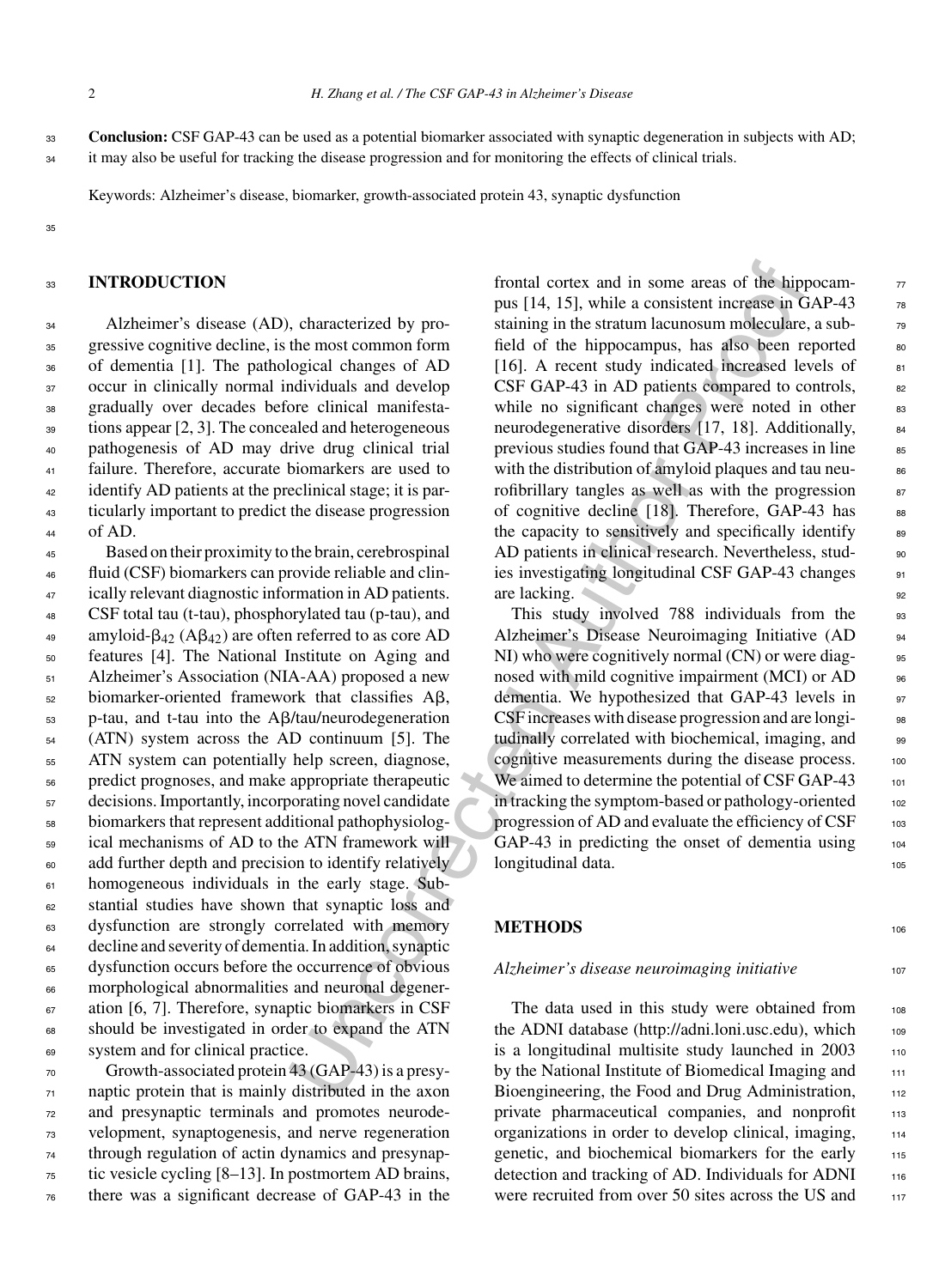<sup>118</sup> Canada. The ADNI was approved by the medical <sup>119</sup> ethics committees of all participating institutions.

121 We selected 788 participants with available CSF GAP-43 data at baseline from the ADNI-GO and ADNI-2 databases. The diagnoses of CN, MCI, or 124 AD dementia were based on cognitive assessments. Inclusion and exclusion criteria have been described [19]. CN participants were included if their Mini- Mental State Examination (MMSE) scores were between 24 and 30 and if their Clinical Dementia Rat- ing Scale (CDR) scores were zero. MCI participants were included if they had MMSE scores between 24 131 and 30, abnormal memory function documented with scores within the education-adjusted ranges on the Logical Memory II subscale from the Wechsler Mem- ory Scale, CDR scores of 0.5, preserved activities of daily living, and absence of dementia. If individ- uals fulfilled the National Institute of Neurological and Communicative Disorders and Stroke and the Alzheimer Disease and Related Disorders Associ- ation criteria for probable AD, reported an MMSE score between 20 and 26, and had a CDR score from 141 0.5 to 1.0, they were considered to have AD dementia.

#### <sup>142</sup> *Cerebrospinal fluid GAP-43*

 CSF GAP-43 was analyzed using an in-house enzyme-linked immunoassay (ELISA) method des- cribed previously in detail [18]. The ELISA was developed by combining the mouse monoclonal GAP-43 antibody NM4 (coating antibody) and a polyclonal GAP-43 antibody (detector antibody) that recognizes the C-terminal of GAP-43. The analyses were performed by board-certified laboratory tech- nicians. The assay range was 312–20,000 pg/mL. During sample runs in the clinical evaluation study, the repeatability coefficient of variation (CV) % of quality controls (QC1 and QC2) was 5.5% versus 11%, and the inter-assay CV% was 6.9% versus <sup>156</sup> 15.6%.

#### <sup>157</sup> *Biomarkers in the CSF*

 CSF samples were collected and shipped on dry ice to the ADNI Biomarker core laboratory and 160 stored in polypropylene tubes at –80°C. All CSF con- centrations were measured using automated Roche Elecsys and Cobas e 601 immunoassay analyzer systems. According to published and validated cut-164 off point [20], CSF Aβ<sub>42</sub> (<977 pg/mL), p-tau181  $(>27 \text{ pg/mL})$ , and t-tau  $(>300 \text{ pg/mL})$  were used to 165 define biomarker  $(A/T/N)$  positivity and stratify participants according to the ATN framework  $[5]$  in this  $167$ study. CSF  $\mathbf{A}\beta_{42}$  was also used to determine amyloid 168 status. 169

### *Neuroimage acquisition and analysis*

The imaging data obtained from the ADNI 171 dataset were fully preprocessed using a standardized 172 pipeline; the image acquisition details are provided  $173$ elsewhere (http://adni.loni.usc.edu/) and are summa- <sup>174</sup> rized briefly below.

Structural imaging was performed using a 3.0-Tesla magnetic resonance imaging (MRI) scanner 177 with T1-weighted imaging parameters. Details of  $178$ the parameters are provided on the ADNI website 179 (http://adni.loni.usc.edu/). FreeSurfer (version 5.1) 180 was used to quantify the regional volumes. Data 181 of hippocampal, entorhinal, middle temporal, and <sup>182</sup> whole brain volume were used and adjusted for total 183 intracranial volume [21].

Energy that the minimage acquisition and analysis<br>
enouses of CN, MCI, [or](http://adni.loni.usc.edu/)<br>
consists of CN, MCI, or<br>
consists of CN, MCI, or<br>
included if their Mini-<br>
included if their Mini-<br>
included it and behavior entergy that obtained Florbetapir was used for amyloid PET images, and 185 these data were acquired 50 to 70 min post-injection;  $186$ images were averaged, spatially aligned, interpolated 187 to a standard voxel size, and smoothed to a com-<br>188 mon resolution of 8 mm full width at half maximum 189 [22]. The MRI T1-weighted magnetization-prepared 190 rapid acquisition gradient echo (MP-RAGE) image 191 of each participant from the nearest available visit 192 was segmented and parcellated using FreeSurfer (version 5.3.0) to define regions of interest  $(ROIs)$  in the 194 native space. The PET images were then co-registered 195 to the corresponding MP-RAGE using SPM (version 196 5). The intensity-normalized standard uptake value  $197$ ratio (SUVR) value for each ROI was obtained by 198 dividing the tracer uptake in these regions by the 199 value in the whole cerebellum. To estimate the global  $_{200}$ florbetapir SUVR, values from the frontal, cingu-<br>201 late, parietal, and temporal regions were averaged. 202 Florbetapir-PET results were considered positive if 203 global SUVRs were at least 1.11 as recommended by <sup>204</sup> the ADNI  $[23]$ .

Fluorodeoxyglucose (FDG)-PET data were ac- <sup>206</sup> quired 30 to 60 min post-injection; the frames were 207 then averaged, spatially aligned, interpolated to a 208 standard voxel size, and smoothed to a common res-<br>209 olution of 8 mm full width at half maximum. Each <sup>210</sup> subject's summary FDG index was the mean uptake 211 in the right and left angular, temporal, and bilateral  $212$ posterior cingulate regions relative to the mean of a 213 pons/vermis reference region.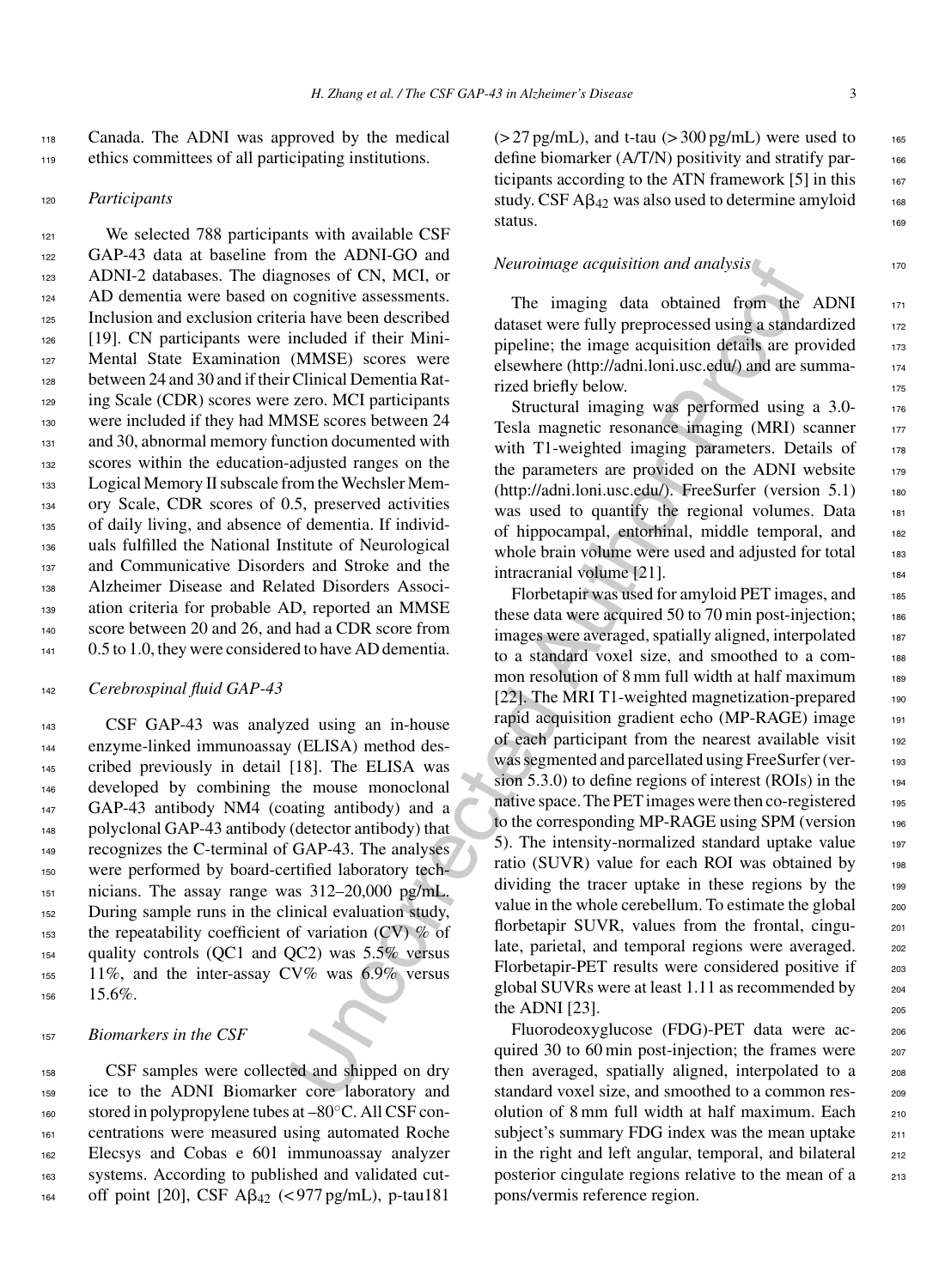#### <sup>214</sup> *APOE 4 genotyping*

 *APOE* genotyping was performed during par- ticipant enrollment and included in the ADNI database. DNA was extracted from 3 mL blood samples. *APOE* genotyping of these samples, was performed using polymerase chain reaction amplifi- cation, HhaI restriction enzyme digestion, resolution on 4% MetaPhor gel, and visualization by ethid- ium bromide staining [24], which were described in <http://adni.loni.usc.edu> in detail.

#### <sup>224</sup> *Cognitive assessment*

 Global cognition was assessed using the MMSE, the Alzheimer Disease Assessment Scale-Cognitive 227 Subscale (ADAS-Cog), and the CDR Scale Sum of Boxes (CDR-SB). We also obtained composite scores reflecting memory and executive functions (EF), lan-guage, and visuospatial (VS) functions [25, 26].

#### <sup>231</sup> *Statistical analysis*

 Demographic variables (age, sex, education, and *APOE*  $\varepsilon$ 4 status) and other characteristics at base- line were compared among groups using chi-square, Fisher's exact, or Kruskal–Wallis tests, where appro- priate. We also used linear mixed effect (LME) model to evaluate longitudinal changes of CSF GAP-43 levels in groups with different clinical diagnoses 239 (stratified by  $\mathsf{A}\beta$  status or not) and different ATN clas- sifications. All LME models were adjusted for age,  $\mathcal{L}_{241}$  sex, *APOE*  $\varepsilon$ 4 counts, and education for comparison among the groups. The same models were applied for the association between CSF GAP-43 and lev- els of CSF core biomarkers, neuroimaging measures, and cognitive measures at baseline and follow-up. Baseline and longitudinal data of all variables except for CSF GAP-43 were z-scale transformed to ensure that the effect sizes could be directly comparable between association analyses. *p* values corrected for multiple comparisons were performed using the Benjamini–Hochberg procedure.

 To evaluate the diagnostic effectiveness of CSF GAP-43 between different groups, we obtained the receiver operating characteristic (ROC) curves. We also generated a nomogram to predict the probability of dementia or being free from dementia at 2 and 4 years. The performance evaluation of the nomogram included calibration, a time-dependent ROC curve, and the Harrell concordance index. Internal valida- tion was performed using bootstrapping with a 1000 resampling method.

All statistical analyses were performed using R sta-<br>262 tistical software (version 4.0.3) and the R package  $263$ "ImerTest" was used for LME model, "timeROC", 264 "survivalROC", "pROC", "survival" and "rms" for 265 establishing diagnosis and prediction models. Two- <sup>266</sup> sided *P* values <  $0.05$  were considered statistically  $267$ significant.

## **RESULTS** 269

#### *Participant characteristics* 270

signincant.<br>
Functionary and the digration, resolution<br>
includization by ethid-<br>
with hwere described in<br>
We included 788 participants at baseline, of<br>
and MCI, and 127 (16.1%) were CN participants at Aust<br>
sismessment Sc We included 788 participants at baseline, of which 271 246 (31.2%) were CN participants, 415 (52.7%) <sup>272</sup> had MCI, and  $127$  (16.1%) had AD dementia. The  $273$ mean (standard deviation, SD) age and education of  $_{274}$ all included individuals was  $72.5$   $(7.30)$  and  $16.3$  275  $(2.60)$  years, respectively; 47.1% of the participants  $276$ were women, and  $45.4\%$  had at least one *APOE*  $\varepsilon$ 4  $\qquad$  277 allele. The demographics, CSF core biomarkers, neu-<br>
<sub>278</sub> roimaging, and cognition characteristics of CN, MCI, <sub>279</sub> and AD dementia at baseline are shown in Table 1. 280 The mean MMSE scores were 29.1, 28.1, and 23.2, 281 respectively for the three clinically diagnostic groups. 282 The baseline level of CSF GAP-43 was increased 283 across the AD continuum (CN, 4,990.0 pg/mL; MCI, <sup>284</sup> 5,118.8 pg/mL; dementia,  $6,331.1$  pg/mL). There was  $285$ a distinct increase in CSF GAF-43 in dementia versus 286  $CN (p < 0.001)$  and dementia versus MCI ( $p < 0.001$ ) 287 patients. The baseline characteristics of participants 288 grouped by diagnosis and  $\overrightarrow{AB}$  status and by ATN 289 frameworks are presented in Supplementary Tables 1 290 and 2.  $291$ 

## *Longitudinal CSF GAP-43 and baseline* 292 *diagnosis* <sup>293</sup>

The results from LME models showed that the 294 GAP-43 level increased significantly over time in all 295 groups  $(CN, 9.42 \text{ pg/mL}$  per month; MCI,  $9.85 \text{ pg/}$  296 mL per month; dementia 9.82 pg/mL per month), 297 with greater rates among patients with MCI compared to CN controls and patients with AD dementia <sub>299</sub> (Fig. 1A, B). Although there was no significant dif- $\frac{300}{200}$ ference in the increase rate between the diagnostic <sub>301</sub> groups, there was a significant difference in the 302 baseline GAP-43 levels between the two groups (Sup-303 plementary Table 3). 304

Similar results were found when the diagnostic 305 groups were stratified by  $\mathsf{A}\beta$  status (Fig. 1C, Supple- 306 mentary Tables 4 and 5). Patients with  $\mathsf{A}\beta$ -positive  $\qquad\text{307}$ MCI had increased baseline levels  $(p<0.001)$  and  $\qquad$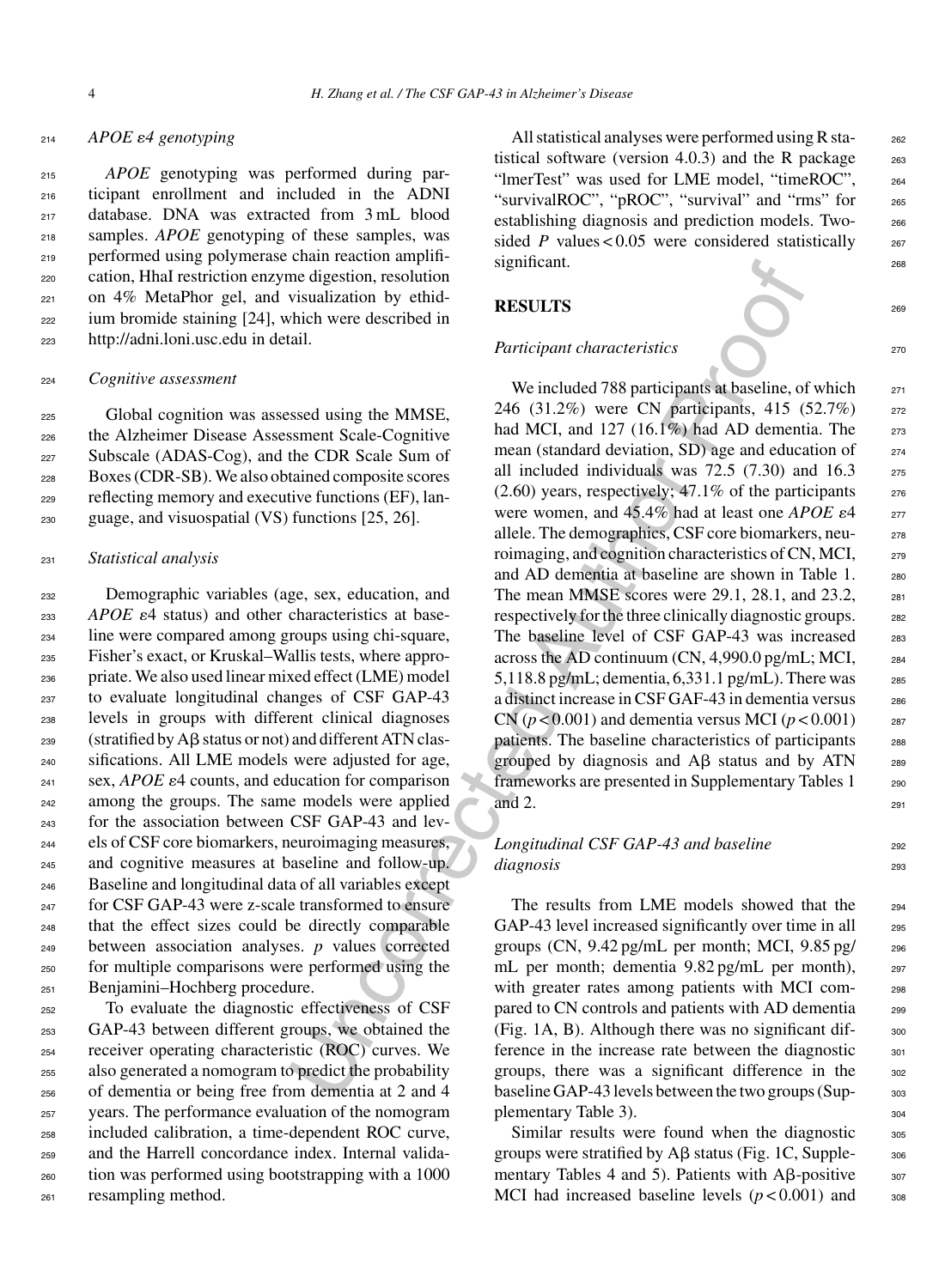|                                                                                                                                                                                                                                                                                                                                                                                                                                                                     | Baseline participant demographics |                                                      |                                                |  |  |
|---------------------------------------------------------------------------------------------------------------------------------------------------------------------------------------------------------------------------------------------------------------------------------------------------------------------------------------------------------------------------------------------------------------------------------------------------------------------|-----------------------------------|------------------------------------------------------|------------------------------------------------|--|--|
|                                                                                                                                                                                                                                                                                                                                                                                                                                                                     | $CN (N = 246)$                    | $MCI (N = 415)$                                      | Dementia ( $N = 127$ )                         |  |  |
| Age                                                                                                                                                                                                                                                                                                                                                                                                                                                                 | 73.0 (5.99)                       | 71.5 (7.47)                                          | 74.6 (8.48)                                    |  |  |
| Sex (Female)                                                                                                                                                                                                                                                                                                                                                                                                                                                        | 134 (54.5)                        | 187(45.1)                                            | 50(23.0)                                       |  |  |
| Education                                                                                                                                                                                                                                                                                                                                                                                                                                                           | 16.7(2.48)                        | 16.2(2.63)                                           | 15.7(2.67)                                     |  |  |
| <i>APOE</i>                                                                                                                                                                                                                                                                                                                                                                                                                                                         |                                   |                                                      |                                                |  |  |
| $APOE\epsilon 4^{-/-}$ No. (%)                                                                                                                                                                                                                                                                                                                                                                                                                                      | 174 (40.5)                        | 214 (49.8)                                           | 42 (9.8)                                       |  |  |
| $APOE\epsilon 4^{-/+}$ No. $(\%)$                                                                                                                                                                                                                                                                                                                                                                                                                                   | 65(23.2)                          | 156 (55.7)                                           | 59 (21.1)                                      |  |  |
| $APOE\epsilon^{4+/+}$ No. (%)                                                                                                                                                                                                                                                                                                                                                                                                                                       | 7(9.0)                            | 45 (57.7)                                            | 26 (33.3)                                      |  |  |
| CSF GAP-43(pg/mL)                                                                                                                                                                                                                                                                                                                                                                                                                                                   | 4990.0 (2706.19)                  | 5118.8 (2826.12)                                     | 6331.1 (3126.55)                               |  |  |
| CSF core biomarkers (pg/mL)                                                                                                                                                                                                                                                                                                                                                                                                                                         |                                   |                                                      |                                                |  |  |
|                                                                                                                                                                                                                                                                                                                                                                                                                                                                     | 1384.5 (646.99)                   | 1094.8 (569.09)                                      | 724.0 (451.35)                                 |  |  |
| $A\beta_{42}$                                                                                                                                                                                                                                                                                                                                                                                                                                                       | 21.7 (9.43)                       | 26.4 (14.38)                                         | 36.6(16.18)                                    |  |  |
| p-tau                                                                                                                                                                                                                                                                                                                                                                                                                                                               | 236.8 (92.75)                     |                                                      | 371.4 (154.61)                                 |  |  |
| t-tau                                                                                                                                                                                                                                                                                                                                                                                                                                                               |                                   | 274.9 (128.71)                                       |                                                |  |  |
| PET imaging                                                                                                                                                                                                                                                                                                                                                                                                                                                         |                                   |                                                      |                                                |  |  |
| $A\beta$ -PET (AV45)                                                                                                                                                                                                                                                                                                                                                                                                                                                | 1.12(0.18)                        | 1.22(0.23)                                           | 1.40(0.22)                                     |  |  |
| <b>FDG-PET</b>                                                                                                                                                                                                                                                                                                                                                                                                                                                      | 1.32(0.11)                        | 1.26(0.13)                                           | 1.06(0.15)                                     |  |  |
| Structure imaging (volume)*                                                                                                                                                                                                                                                                                                                                                                                                                                         |                                   |                                                      |                                                |  |  |
| Hippocampus                                                                                                                                                                                                                                                                                                                                                                                                                                                         | 7545.1 (882.8)                    | 7063.5 (1111.5)                                      | 5924.9 (968.3)                                 |  |  |
| Entorhinal                                                                                                                                                                                                                                                                                                                                                                                                                                                          | 3870.1 (591.8)                    | 3635.4 (722.0)                                       | 2824.8 (666.8)                                 |  |  |
| Mid temporal                                                                                                                                                                                                                                                                                                                                                                                                                                                        | 20752.3 (2504.4)                  | 20393.5 (2703.9)                                     | 17770.6 (3148.3)                               |  |  |
| Whole brain                                                                                                                                                                                                                                                                                                                                                                                                                                                         | 1055409.7 (103137.9)              | 1057948.9 (104526.2)                                 | 1011565.0 (113117.4)                           |  |  |
| Cognitive measures                                                                                                                                                                                                                                                                                                                                                                                                                                                  |                                   |                                                      |                                                |  |  |
| MMSE                                                                                                                                                                                                                                                                                                                                                                                                                                                                | 29.1 (1.17)                       | 28.1 (1.71).                                         | 23.2 (2.03)                                    |  |  |
| CDR-SB                                                                                                                                                                                                                                                                                                                                                                                                                                                              | 0.05(0.15)                        | 1.44(0.87)                                           | 4.59 (1.70)                                    |  |  |
| ADAS-Cog                                                                                                                                                                                                                                                                                                                                                                                                                                                            | 5.7(2.94)                         | 9.2(4.46)                                            | 20.7 (6.86)                                    |  |  |
| Memory                                                                                                                                                                                                                                                                                                                                                                                                                                                              | 0.88(0.47)                        | 0.27(0.54)                                           | $-0.78(0.34)$                                  |  |  |
| EF                                                                                                                                                                                                                                                                                                                                                                                                                                                                  | 0.80(1.5)                         | 0.34(1.77)                                           | $-0.38(2.35)$                                  |  |  |
| Language                                                                                                                                                                                                                                                                                                                                                                                                                                                            | 0.80(0.48)                        | 0.46(0.49)                                           | $-0.21(0.54)$                                  |  |  |
| VS                                                                                                                                                                                                                                                                                                                                                                                                                                                                  | $-0.24(1.97)$                     | $-0.20(2.22)$                                        | $-1.16(2.78)$                                  |  |  |
| CSF GAP-43 No. of samples                                                                                                                                                                                                                                                                                                                                                                                                                                           |                                   |                                                      |                                                |  |  |
| Month                                                                                                                                                                                                                                                                                                                                                                                                                                                               |                                   |                                                      |                                                |  |  |
| 0                                                                                                                                                                                                                                                                                                                                                                                                                                                                   | 246                               | $41\overline{5}$                                     | 127                                            |  |  |
| 24                                                                                                                                                                                                                                                                                                                                                                                                                                                                  | 126                               | 160                                                  | 51                                             |  |  |
| 48                                                                                                                                                                                                                                                                                                                                                                                                                                                                  | 50                                | 54                                                   | 22                                             |  |  |
| Continuous variables were expressed as mean (SD) and categorical variables as number (%). *Structure imaging<br>measures reported here are unadjusted by total intracranial volume. CN, cognitively normal; CSF, cerebrospinal<br>fluid; EF, executive function; FDG, fluorodeoxyglucose; MCI, mild cognitive impairment; PET, positron emission<br>tomography; p-tau, phosphorylated tau; t-tau, total tau; MMSE, Mini-Mental State Examination; VS, visuospatial. |                                   |                                                      |                                                |  |  |
| es ( $p = 0.607$ ) compared to patients with                                                                                                                                                                                                                                                                                                                                                                                                                        |                                   | Moreover, accompanying the deteriorating pat         |                                                |  |  |
|                                                                                                                                                                                                                                                                                                                                                                                                                                                                     |                                   |                                                      |                                                |  |  |
| ve MCI. However, there were no significant                                                                                                                                                                                                                                                                                                                                                                                                                          |                                   | of AD, CSF GAP-43 levels in A+T+N+                   |                                                |  |  |
| s between the $\overline{AB}$ -negative and $\overline{AB}$ -positive                                                                                                                                                                                                                                                                                                                                                                                               |                                   | pants were significantly higher than in A+           |                                                |  |  |
| s (Supplementary Table 5).                                                                                                                                                                                                                                                                                                                                                                                                                                          |                                   | patients $(p < 0.001)$ (Supplementary Table 7)       |                                                |  |  |
|                                                                                                                                                                                                                                                                                                                                                                                                                                                                     |                                   | ever, no differences in the change rates were ide    |                                                |  |  |
|                                                                                                                                                                                                                                                                                                                                                                                                                                                                     |                                   |                                                      |                                                |  |  |
| al CSF GAP-43 in groups stratified by                                                                                                                                                                                                                                                                                                                                                                                                                               |                                   | between the ATN groups. Surprisingly, the b          |                                                |  |  |
| nd neurodegeneration                                                                                                                                                                                                                                                                                                                                                                                                                                                |                                   | levels of GAP-43 in $A+T-N-$ patients were           |                                                |  |  |
|                                                                                                                                                                                                                                                                                                                                                                                                                                                                     |                                   | than in $A-T-N-$ patients (Supplementary Ta          |                                                |  |  |
|                                                                                                                                                                                                                                                                                                                                                                                                                                                                     |                                   |                                                      |                                                |  |  |
| ng to the ATN system, a significant                                                                                                                                                                                                                                                                                                                                                                                                                                 |                                   |                                                      | In addition, compared with the $A-$ , $T-$ , a |  |  |
| n CSF GAP-43 levels over time was                                                                                                                                                                                                                                                                                                                                                                                                                                   |                                   | groups, subjects in the A+ $(p < 0.001)$ , T+ $(p <$ |                                                |  |  |
| participants with normal AD biomarkers                                                                                                                                                                                                                                                                                                                                                                                                                              |                                   | and N+ $(p<0.001)$ groups had significantly          |                                                |  |  |
| $-$ ), AD pathological changes (A+T-N-),                                                                                                                                                                                                                                                                                                                                                                                                                            |                                   | CSF GAP-43 levels at baseline, respectively          |                                                |  |  |
|                                                                                                                                                                                                                                                                                                                                                                                                                                                                     |                                   |                                                      |                                                |  |  |
| $A+T+N-$ or $A+T+N+$ ) (Fig. 1D, Sup-                                                                                                                                                                                                                                                                                                                                                                                                                               |                                   | was a large difference in GAP-43 levels betw         |                                                |  |  |

Table 1

 $_{309}$  higher rates ( $p = 0.607$ ) compared to patients with 310 Aß-negative MCI. However, there were no significant  $_{311}$  differences between the A $\beta$ -negative and A $\beta$ -positive 312 AD groups (Supplementary Table 5).

# <sup>313</sup> *Longitudinal CSF GAP-43 in groups stratified by* <sup>314</sup> *Aβ, tau, and neurodegeneration*

 According to the ATN system, a significant increase in CSF GAP-43 levels over time was 317 found in participants with normal AD biomarkers (A−T−N−), AD pathological changes (A+T−N−), 319 and AD (A+T+N- or A+T+N+) (Fig. 1D, Sup- plementary Table 6). Baseline CSF GAP-43 levels were higher in participants with AD (A+T+N− or A+T+N+) compared to participants with normal AD biomarkers (A−T−N−) (*p* < 0.001) and those with pathological AD changes (A+T−N−) (*p* < 0.001). Moreover, accompanying the deteriorating pathology  $325$ of AD, CSF GAP-43 levels in A+T+N+ partici- <sup>326</sup> pants were significantly higher than in A+T+N− 327 patients  $(p < 0.001)$  (Supplementary Table 7). However, no differences in the change rates were identified <sub>329</sub> between the ATN groups. Surprisingly, the baseline 330 levels of GAP-43 in A+T−N− patients were lower 331 than in  $A-T-N-$  patients (Supplementary Table 7).  $332$ 

In addition, compared with the  $A-$ , T–, and N– 333 groups, subjects in the  $A+(p < 0.001)$ , T+  $(p < 0.001)$ , 334 and N+  $(p < 0.001)$  groups had significantly higher  $335$ CSF GAP-43 levels at baseline, respectively. There 336 was a large difference in GAP-43 levels between T+ 337 and T− cases as well as between N+ and N− cases, 338 but the difference between  $A+$  and  $A-$  patients was  $339$ relatively small. Similarly, there was no slope dif-<br>sac ference between the positive and negative biomarker  $341$ groups (Fig. 1E, G, Supplementary Table 8).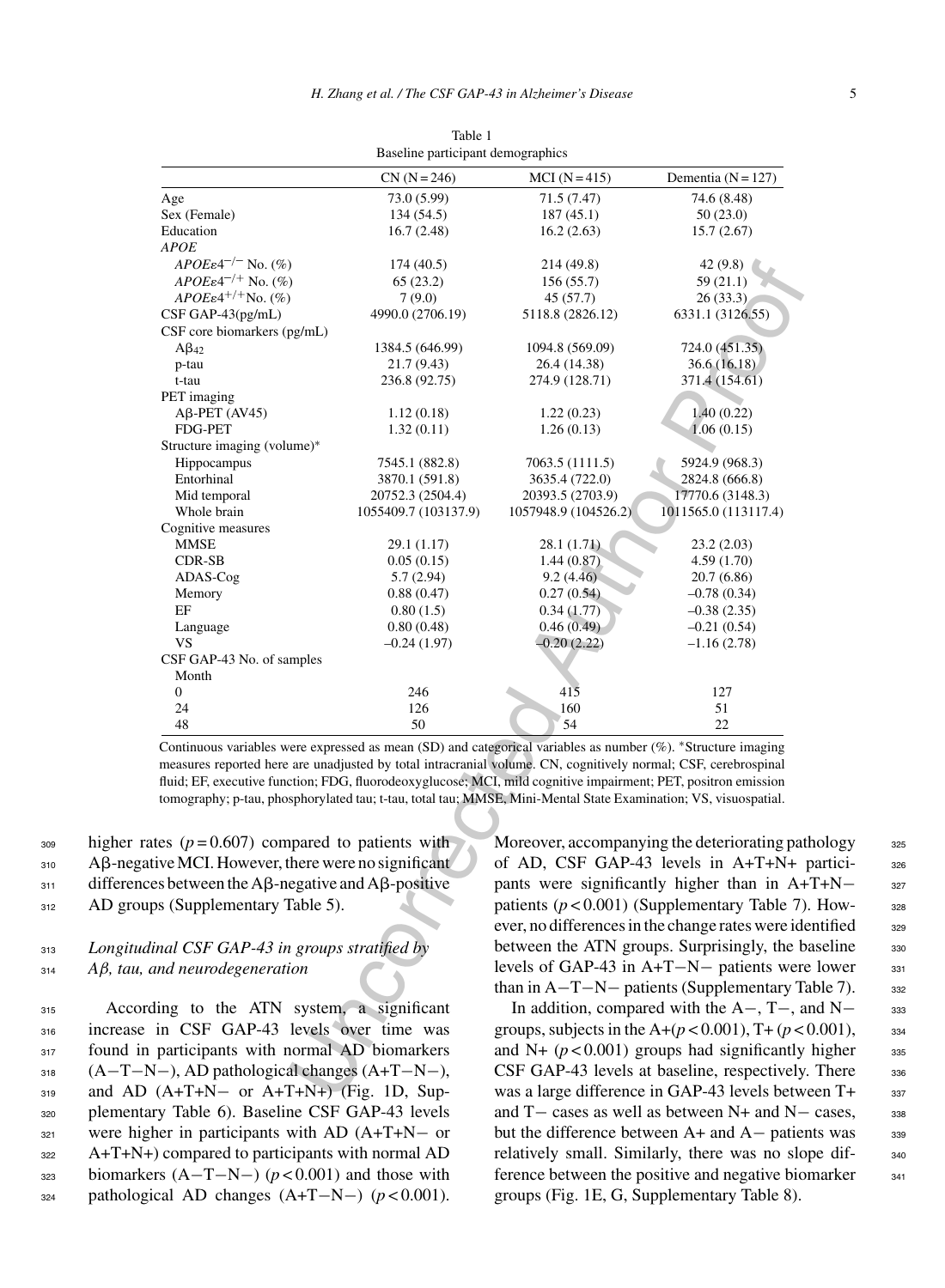

Fig. 1. CSF GAP-43 levels by diagnostic group, Aß status, and ATN classification. A) Observed data in different diagnostic groups; estimated CSF GAP-43 trajectories by diagnosis  $(B)$ , by diagnosis and  $A\beta$  status  $(C)$ , by ATN classification  $(D)$ ; estimated CSF GAP-43 trajectories by A status (E), by T status (F), and by N status (G). A, amyloid-β; T, tau pathology; N, neurodegeneration; CN, cognitive normal; MCI, mild cognitive impairment; AD, Alzheimer's disease.

<sup>342</sup> *Association of CSF GAP-43 with CSF* <sup>343</sup> *biomarkers, neuroimaging, and cognition*

<sup>344</sup> Table 2 shows the associations between base-<sup>345</sup> line and longitudinal CSF GAP-43 levels with CSF

core biomarker  $(A\beta_{42}, p$ -tau, and t-tau) levels; 346 structure volume (hippocampal, entorhinal, middle 347 temporal, and whole brain) measured by MRI; AV45-348 PET; FDG-PET; and cognitive measures (MMSE, 349 CDR-SB, and ADAS-Cog score; memory, executive 350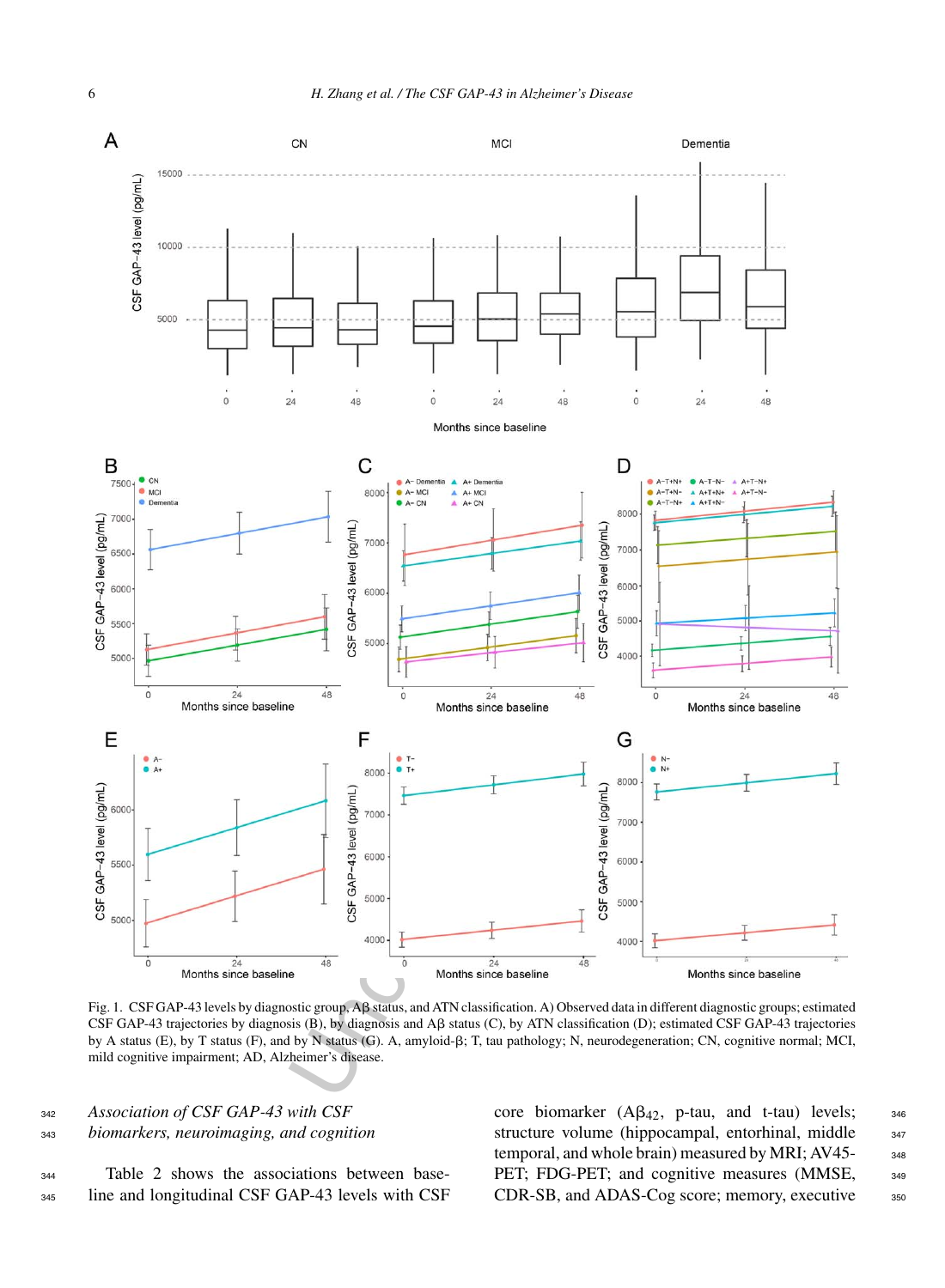|                                                                                                                                                                                                            | Baseline CSF GAP-43                                                                                                           |                  |                               | Longitudinal CSF GAP-43                                                                                  |                  |                                                          |  |  |
|------------------------------------------------------------------------------------------------------------------------------------------------------------------------------------------------------------|-------------------------------------------------------------------------------------------------------------------------------|------------------|-------------------------------|----------------------------------------------------------------------------------------------------------|------------------|----------------------------------------------------------|--|--|
|                                                                                                                                                                                                            | β                                                                                                                             | s.e.             | $\boldsymbol{p}$              | β                                                                                                        | s.e.             | $\boldsymbol{p}$                                         |  |  |
| CSF core biomarkers                                                                                                                                                                                        |                                                                                                                               |                  |                               |                                                                                                          |                  |                                                          |  |  |
| $A\beta_{42}$                                                                                                                                                                                              | 0.014                                                                                                                         | 0.0352           | 0.683(0.785)                  | 0.012                                                                                                    | 0.0285           | 0.685(0.685)                                             |  |  |
| p-tau                                                                                                                                                                                                      | 0.731                                                                                                                         | 0.0240           | < 0.001 (< 0.001)             | 0.728                                                                                                    | 0.0197           | < 0.001 (< 0.001)                                        |  |  |
| t-tau                                                                                                                                                                                                      | 0.710                                                                                                                         | 0.0247           | < 0.001 (< 0.001)             | 0.703                                                                                                    | 0.0203           | < 0.001 (< 0.001)                                        |  |  |
| PET imaging                                                                                                                                                                                                |                                                                                                                               |                  |                               |                                                                                                          |                  |                                                          |  |  |
| $A\beta$ -PET (AV45)                                                                                                                                                                                       | 0.259                                                                                                                         | 0.0345           | < 0.001 (< 0.001)             | 0.263                                                                                                    | 0.0279           | < 0.001 (< 0.001)                                        |  |  |
| FDG-PET                                                                                                                                                                                                    | $-0.110$                                                                                                                      | 0.0347           | 0.0016(0.0027)                | $-0.117$                                                                                                 | 0.0316           | < 0.001 (< 0.001)                                        |  |  |
| Structure imaging                                                                                                                                                                                          |                                                                                                                               |                  |                               |                                                                                                          |                  |                                                          |  |  |
| Hippocampal                                                                                                                                                                                                | $-0.104$                                                                                                                      | 0.0403           | 0.0102(0.0136)                | $-0.116$                                                                                                 | 0.0372           | 0.0019(0.0030)                                           |  |  |
| Entorhinal                                                                                                                                                                                                 | $-0.103$                                                                                                                      | 0.0377           | 0.0063(0.0095)                | $-0.091$                                                                                                 | 0.0348           | 0.0088(0.0127)                                           |  |  |
| Mid-Temporal                                                                                                                                                                                               | $-0.075$                                                                                                                      | 0.0367           | 0.0426(0.0511)                | $-0.087$                                                                                                 | 0.0349           | 0.0129(0.0165)                                           |  |  |
| Whole brain                                                                                                                                                                                                | 0.045                                                                                                                         | 0.0430           | 0.297(0.324)                  | 0.063                                                                                                    | 0.0364           | 0.083(0.093)                                             |  |  |
| Cognitive assessment                                                                                                                                                                                       |                                                                                                                               |                  |                               |                                                                                                          |                  |                                                          |  |  |
| <b>MMSE</b>                                                                                                                                                                                                | $-0.193$                                                                                                                      | 0.0402           | < 0.001 (< 0.001)             | $-0.166$                                                                                                 | 0.0290           | < 0.001 < 0.001                                          |  |  |
| CDR-SB                                                                                                                                                                                                     | 0.173                                                                                                                         | 0.0412           | < 0.001 (< 0.001)             | 0.160                                                                                                    | 0.0293           | $<\!0.001\; (<\!0.001)$                                  |  |  |
| ADAS-Cog                                                                                                                                                                                                   | 0.157                                                                                                                         | 0.0376           | < 0.001 (< 0.001)             | 0.161                                                                                                    | 0.0288           | < 0.001 (< 0.001)                                        |  |  |
| Memory composite                                                                                                                                                                                           | $-0.189$                                                                                                                      | 0.0378           | $<\!0.001\; (<\!0.001)$       | $-0.184$                                                                                                 | 0.0290           | $<\!0.001\; (<\!0.001)$                                  |  |  |
| EF composite                                                                                                                                                                                               | $-0.084$                                                                                                                      | 0.0367           | 0.0222(0.0275)                | $-0.10$<br>$-0.121$                                                                                      | 0.0293           | < 0.001(0.0012)                                          |  |  |
| Language composite<br>VS composite                                                                                                                                                                         | $-0.096$<br>$-0.046$                                                                                                          | 0.0372<br>0.0451 | 0.010(0.0136)<br>0.306(0.324) | $-0.067$                                                                                                 | 0.0289<br>0.0383 | < 0.001 < 0.001<br>0.082(0.093)                          |  |  |
| in parentheses are corrected for multiple comparisons using the Benjamini-Hochberg procedure.                                                                                                              |                                                                                                                               |                  |                               |                                                                                                          |                  |                                                          |  |  |
| function, language, and visual-spatial composite)<br>irrespective of the diagnostic groups.                                                                                                                |                                                                                                                               |                  |                               | executive function composites. Among participants<br>with dementia, the association remained significant |                  |                                                          |  |  |
| Except for CSF $A\beta_{42}$ , whole brain volume, and VS                                                                                                                                                  |                                                                                                                               |                  |                               | only for CSF p-tau and t-tau levels.                                                                     |                  |                                                          |  |  |
| composite, all the variables were cross-sectionally<br>correlated with CSF GAP-43 levels. After correcting                                                                                                 |                                                                                                                               |                  |                               | The diagnostic and predictive effectiveness of                                                           |                  |                                                          |  |  |
| for multiple comparisons, all the above-mentioned                                                                                                                                                          |                                                                                                                               |                  | CSF GAP-43                    |                                                                                                          |                  |                                                          |  |  |
| associations remained significant, with the exception                                                                                                                                                      |                                                                                                                               |                  |                               |                                                                                                          |                  |                                                          |  |  |
| of the mid-temporal volume. Of all the variables,<br>Given the significant increase in CSF GAP-43<br>CSF p-tau has the strongest association with GAP-43<br>over time, we assessed the ability of CSF GAP- |                                                                                                                               |                  |                               |                                                                                                          |                  |                                                          |  |  |
| positivity, followed by CSF t-tau. Of the imag-                                                                                                                                                            |                                                                                                                               |                  |                               | 43 to predict the probability of dementia onset                                                          |                  |                                                          |  |  |
| ing measures, $\mathbf{A}\beta$ -PET had the largest association                                                                                                                                           |                                                                                                                               |                  |                               | using a prediction model. A nomogram (concor-                                                            |                  |                                                          |  |  |
| with CSF GAP-43. MMSE, CDR-SB, ADAS-Cog,                                                                                                                                                                   |                                                                                                                               |                  |                               | dance index = $0.710$ ), including clinical features and                                                 |                  |                                                          |  |  |
| and memory composite had the largest associations                                                                                                                                                          |                                                                                                                               |                  |                               | risk scores, was constructed (Fig. 2A). The predic-                                                      |                  |                                                          |  |  |
| among the cognitive measures. During follow-up,                                                                                                                                                            |                                                                                                                               |                  |                               | tive accuracy of the nomogram was evaluated using                                                        |                  |                                                          |  |  |
|                                                                                                                                                                                                            |                                                                                                                               |                  |                               |                                                                                                          |                  |                                                          |  |  |
|                                                                                                                                                                                                            | all variables were significantly associated with lon-<br>a time-dependent ROC curve analysis. The results                     |                  |                               |                                                                                                          |                  |                                                          |  |  |
|                                                                                                                                                                                                            | gitudinal GAP-43, except for CSF $\mathbf{A}\mathbf{\beta}_{42}$ , whole<br>showed that the area under the curve (AUC) of the |                  |                               |                                                                                                          |                  |                                                          |  |  |
|                                                                                                                                                                                                            | brain volume, and VS composite. We also reported<br>nomogram was 0.740 (95% confidence interval [CI]:                         |                  |                               |                                                                                                          |                  |                                                          |  |  |
| an association in each diagnostic group at baseline                                                                                                                                                        |                                                                                                                               |                  |                               | 0.662-0.818) and 0.808 (95% CI: 0.704-0.912) in                                                          |                  |                                                          |  |  |
| (Supplementary Table 9). Among the CN partici-                                                                                                                                                             |                                                                                                                               |                  |                               |                                                                                                          |                  | predicting 2- and 4-year dementia-free onset, respec-    |  |  |
| pants, CSF p-tau and t-tau were most correlated                                                                                                                                                            |                                                                                                                               |                  |                               |                                                                                                          |                  | tively (Fig. 2B). A better estimation of this prediction |  |  |
|                                                                                                                                                                                                            |                                                                                                                               |                  |                               |                                                                                                          |                  |                                                          |  |  |

Table 2 Associations of AD-related hallmarks with baseline and longitudinal levels of CSF GAP-43

<sup>351</sup> function, language, and visual-spatial composite) <sup>352</sup> irrespective of the diagnostic groups.

 Except for CSF A $\beta_{42}$ , whole brain volume, and VS composite, all the variables were cross-sectionally correlated with CSF GAP-43 levels. After correcting for multiple comparisons, all the above-mentioned associations remained significant, with the exception of the mid-temporal volume. Of all the variables, CSF p-tau has the strongest association with GAP-43 positivity, followed by CSF t-tau. Of the imag- $_{361}$  ing measures, A $\beta$ -PET had the largest association with CSF GAP-43. MMSE, CDR-SB, ADAS-Cog, and memory composite had the largest associations among the cognitive measures. During follow-up, all variables were significantly associated with lon-366 gitudinal GAP-43, except for CSF  $\mathbf{A}\beta_{42}$ , whole brain volume, and VS composite. We also reported an association in each diagnostic group at baseline (Supplementary Table 9). Among the CN partici- pants, CSF p-tau and t-tau were most correlated 371 with CSF GAP-43 after *p*-value correction. In the MCI group, higher levels of GAP-43 were associated with higher CSF p-tau and t-tau levels, greater cere- bral A $\beta$  deposition (A $\beta$ -PET), lower MMSE score, higher ADAS-cog score, and lower memory and

executive function composites. Among participants 376 with dementia, the association remained significant 377 only for CSF p-tau and t-tau levels.  $378$ 

# *The diagnostic and predictive effectiveness of* 379 *CSF GAP-43* 380

Given the significant increase in CSF GAP-43 381 over time, we assessed the ability of CSF GAP- <sup>382</sup> 43 to predict the probability of dementia onset 383 using a prediction model. A nomogram (concor- <sup>384</sup> dance index  $= 0.710$ , including clinical features and  $385$ risk scores, was constructed (Fig. 2A). The predic- <sup>386</sup> tive accuracy of the nomogram was evaluated using  $387$ a time-dependent ROC curve analysis. The results 388 showed that the area under the curve (AUC) of the 389 nomogram was 0.740 (95% confidence interval [CI]: 390 0.662–0.818) and 0.808 (95% CI: 0.704–0.912) in 391 predicting 2- and 4-year dementia-free onset, respec- <sup>392</sup> tively (Fig. 2B). A better estimation of this prediction  $393$ model was also verified by calibration curves, which 394 showed that the observed nomogram was closer to 395 the ideal nomogram (Supplementary Figure 1). In 396 addition, the capacity of CSF GAP-43 to differen-<br>397 tiate between different diagnostic groups was also 398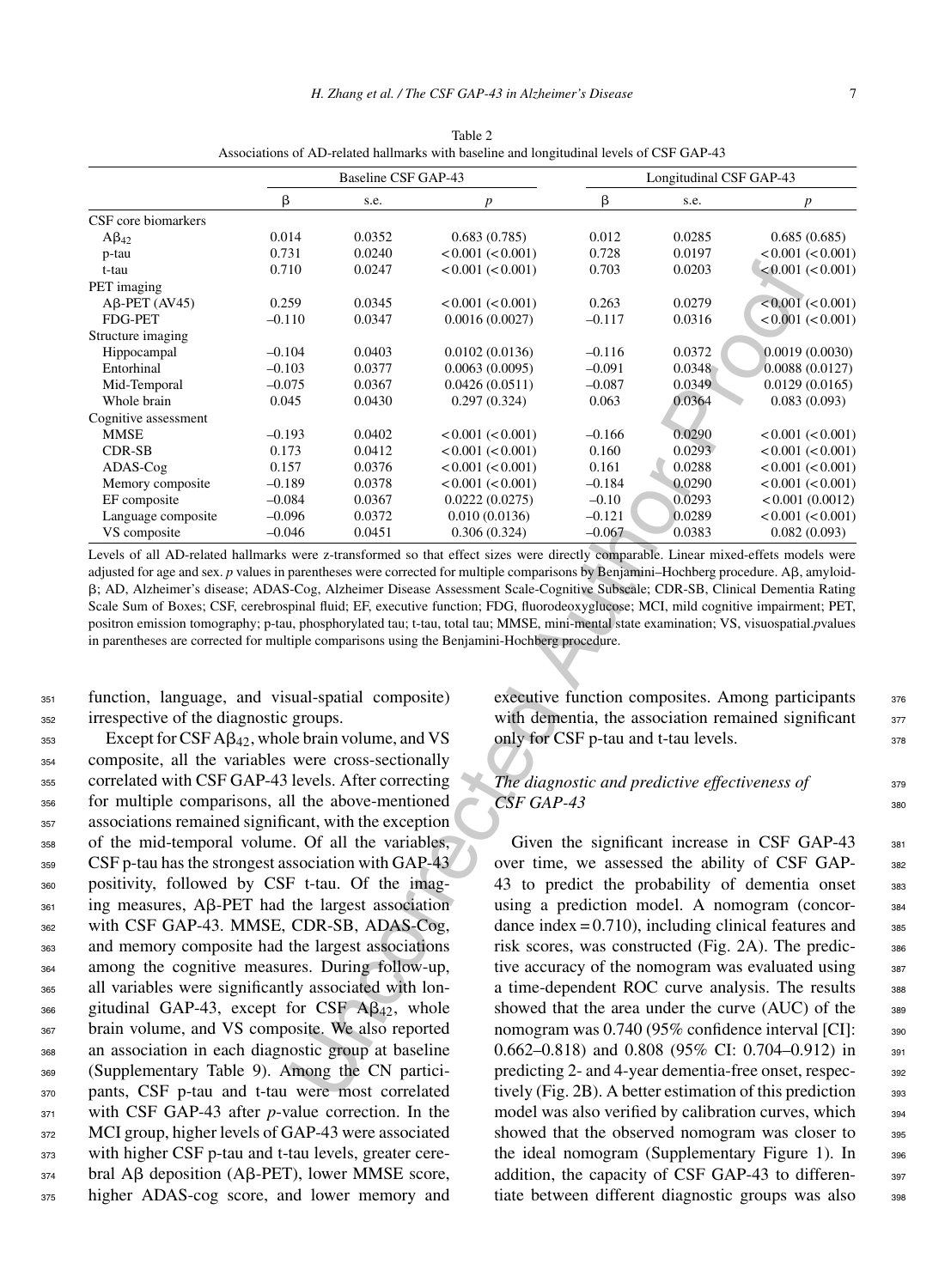

Fig. 2. The prediction and diagnostic model of GAP-43 for Alzheimer's disease. A) Nomogram based on the results of the multivariable cox analysis. Points were assigned for age, sex, *APOE*  $\epsilon$ 4 counts, education, and CSF GAP-43 level by drawing a line upward from the corresponding values to the point line. The sum of these five points, plotted on the "total points" line, corresponds to estimates of the overall dementia-free subjects at 2 years and 4 years. B) The time-dependent ROC curves for verifying the accuracy of the nomogram. C) Receiver operating characteristic curves for differentiating CN, MCI, and AD dementia. CN, cognitive normal; MCI, mild cognitive impairment; AD, Alzheimer's disease.

 estimated using ROC curve analysis. The AUC for CN versus MCI, CN versus dementia, and MCI versus dementia was 0.512, 0.634, and 0.633, respectively (Fig. 2C).

# <sup>403</sup> **DISCUSSION**

<sup>404</sup> In this study, we found that CSF GAP-43 lev-<sup>405</sup> els increased over time with disease progression.

Compared with the CN group, CSF GAP-43 levels  $406$ were increased in patients with MCI and AD dementia at baseline. In addition, increasing levels over  $408$ time were also identified in preclinical AD, prodromal AD, and dementia stages of AD. Besides, there  $410$ was a high concordance between CSF GAP-43 levels and other AD pathologies (particularly CSF p-tau, <sup>412</sup> t-tau, and  $\overline{AB}$ -PET) in all diagnostic groups at the  $\overline{413}$ baseline and longitudinal stages. When stratified by 414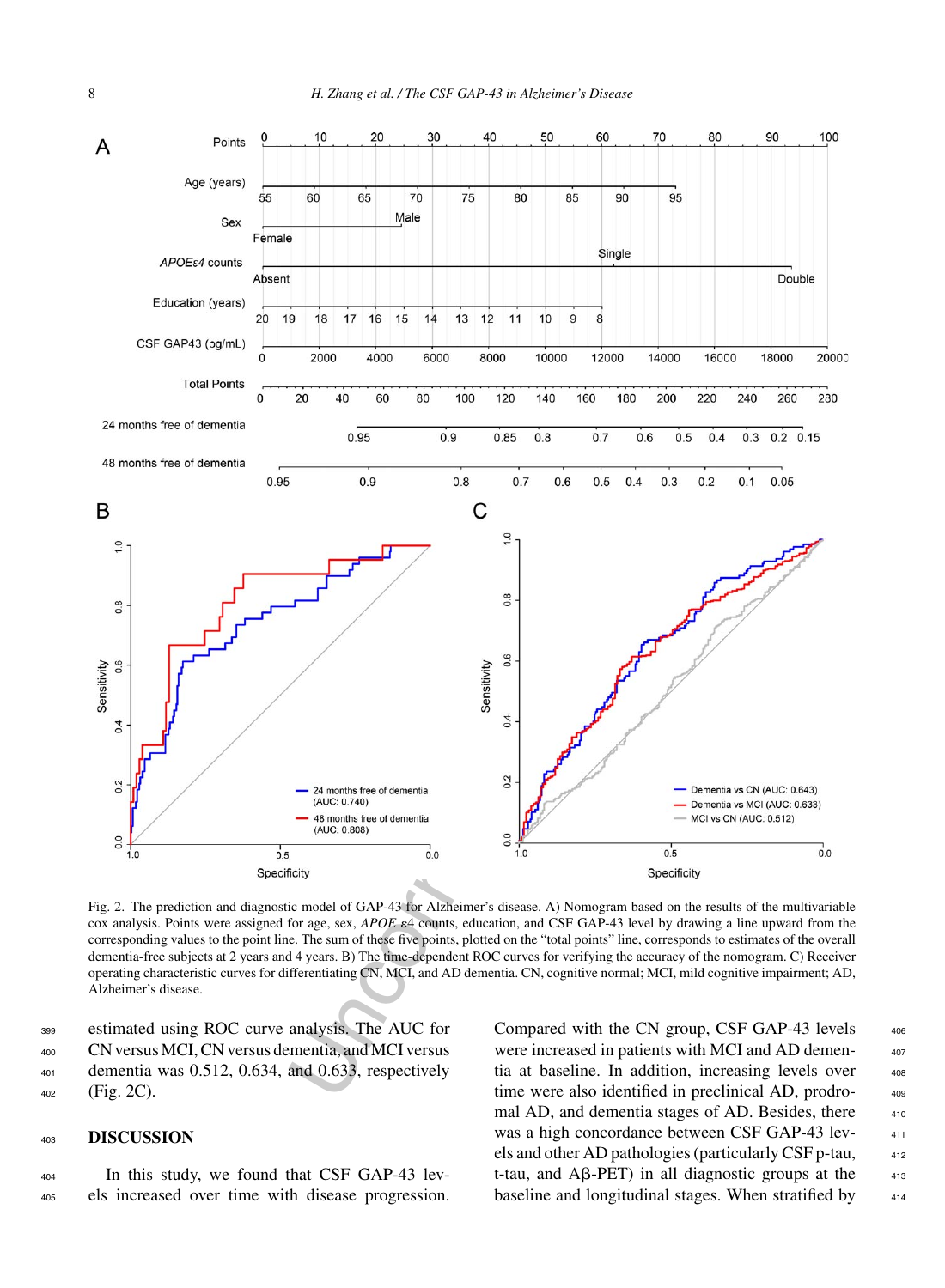ATN class, the baseline GAP-43 level was mainly increased in T+ or N+ cases, especially in A−T+N−, A−T+N+, A+ T+N−, and A+T+N+ profiles, and rates were most obviously increased over time in A+T+N+ patients. Taken together, these findings sug- gest that CSF GAP-43 level is a dynamic biomarker that changes throughout the process of AD and is sensitive to progressive neurodegeneration. Incorpo- rating CSF GAP-43 into the ATN framework may contribute to the diagnosis, prediction of disease pro- gression, and staging of AD, even in its preclinical <sup>426</sup> stage.

 Previous studies have indicated that synaptic decline in brains with early AD or MCI is closely associated with cognitive function long before symptoms appear [27–30], which supports monitor- ing biomarkers reflecting synaptic pathology, such as presynaptic proteins synaptosomal-associated protein-25 (SNAP-25) [31], synaptotagmin-1 [32], and GAP-43 [18, 33], which are helpful in iden- tifying AD as early as possible. However, to our knowledge, CSF GAP-43 in the AD continuum has been less investigated, especially in terms of longitudinal observations of the trajectory of CSF GAP-43 changes across AD progression. Our study replicated some previous findings on CSF GAP- 43 cross-sectionally [18, 34] and comprehensively reported its association with other AD-related neu- roimaging parameters and cognitive measures for the first time. There was a stable significant correlation between CSF GAP-43 concentration and CSF p-tau, CSF t-tau, and cerebral amyloid deposition measured <sup>447</sup> by AV45-PET in all subjects, but not with CSF  $\mathbf{A}\beta_{42}$  [35–37]. The reason for this phenomenon may be 449 that CSF A $\beta_{42}$  reflects mainly soluble A $\beta$  forms, and represents temporary state, in contrast to A $\beta$  PET, 451 which most likely reflects the continuous  $\text{A}\beta$  depo- sition forming the plaque, correlating strongly with synaptic injury. We also noticed that CSF GAP-43 levels were positively correlated with CSF A $\beta_{42}$  lev- els in the CN group. The potential explanation for this 456 is that the transportation of  $A\beta_{42}$  from the brain to <sup>457</sup> the periphery is active with enhanced compensatory function of the blood-brain barrier in CN participants.

 We found that CSF levels of GAP-43 were sig- nificantly increased in subjects with AD dementia 461 compared to subjects with MCI and CN. These results are consistent with previous research in other cohorts [38]. In addition, we found no significant difference in the rate of change of CSF GAP-43 levels between the different diagnostic groups. It seemed that CSF GAP-43 levels increased linearly from the asymptomatic

process of AD and is the Indebtual association between the longitudine<br>degeneration. Incorp-<br>iectory of CSF GAP-43 and the specific pat<br>AIN framework may of AB, tau, and neurodegeneration defined<br>at AIN framework may of A stage to mild dementia. One explanation is that the  $467$ sample size or follow-up time was insufficient to  $468$ detect a small CSF GAP-43 change per unit time. 469 We hypothesized that the heterogeneous pathologies  $470$ presented in the different diagnostic groups mainly <sup>471</sup> resulted in this phenomenon. Further, we explored  $472$ the hidden association between the longitudinal trajectory of CSF GAP-43 and the specific pathology  $474$ of Aβ, tau, and neurodegeneration defined by ATN  $475$ profiles. Surprisingly, participants with A-negative  $476$  $CN$  and  $A-T-N-$  profiles showed elevated levels  $477$ of CSF GAP-43, which may indicate that the ear- <sup>478</sup> liest elevations of CSF GAP-43 levels may occur 479 before CSF biomarkers of amyloid pathology reach 480 their abnormal thresholds. The level of CSF GAP- <sup>481</sup> 43 increased in participants with exclusively T+ or  $482$ N+ATN profiles and increased to a maximum in 483 participants with both  $T+$  and  $N+$  generally (e.g.,  $484$  $A-T+N+$  or  $A+T+N+$ ). This result is similar to findings from other neurodegenerative conditions and <sup>486</sup> brain injuries due to other causes  $[12, 39]$ . There is  $487$ evidence that tau pathology is involved in synaptic <sup>488</sup> degeneration and contributes to cognitive decline [40,  $\qquad$  489 41]. One interpretation of this is that GAP-43 reflects  $490$ the synaptic loss or dysfunction that occurs indepen- <sup>491</sup> dent of  $\overrightarrow{AB}$  pathology. When all participants were  $492$ stratified into A-negative or A-positive subgroups,  $493$ GAP-43 levels in the A-positive group were signif-<br>494 icantly higher than in the A-negative subgroup. Of 495 note, dichotomous categories of  $A\beta$ , irrespective of  $496$ tau  $(T)$  or neurodegeneration  $(N)$  in previous studies,  $497$ may imperceptibly increase the effect of  $\overrightarrow{AB}$  on  $\overrightarrow{GAP}$  498 43 levels. In addition, small sample sizes of certain  $499$ groups (e.g.,  $n = 11$  in the A-T-N+ group,  $n = 2$  in  $500$ the A+T−N+ group) might also have impacted the  $501$ analytical results, resulting in an inaccurate estimate.  $\frac{502}{200}$ 

This study had some limitations. First, the enrolled  $\frac{503}{200}$ subjects in the dementia group had mild clinical <sub>504</sub> severity, which may not represent all AD patients,  $\frac{505}{200}$ especially AD subjects with moderate to severe 506 dementia. Moreover, during the long-term followup, many participants, especially those with AD 508 dementia, dropped out, resulting in the estimated trajectory of CSF GAP-43 being uncertain. Previous  $510$ studies have reported that tau-PET imaging is more  $511$ closely associated with neurodegeneration than CSF  $_{512}$ tau biomarkers. However, there also was a lack of 513 tau-PET imaging data, which was used to investigate  $514$ the association between CSF GAP-43 and tau pathol- $_{515}$ ogy in the present study. A tau-PET program has been  $_{516}$ available in the ADNI-3 since 2015. It would be valu- $_{517}$ able to investigate the association between GAP-43  $\frac{518}{518}$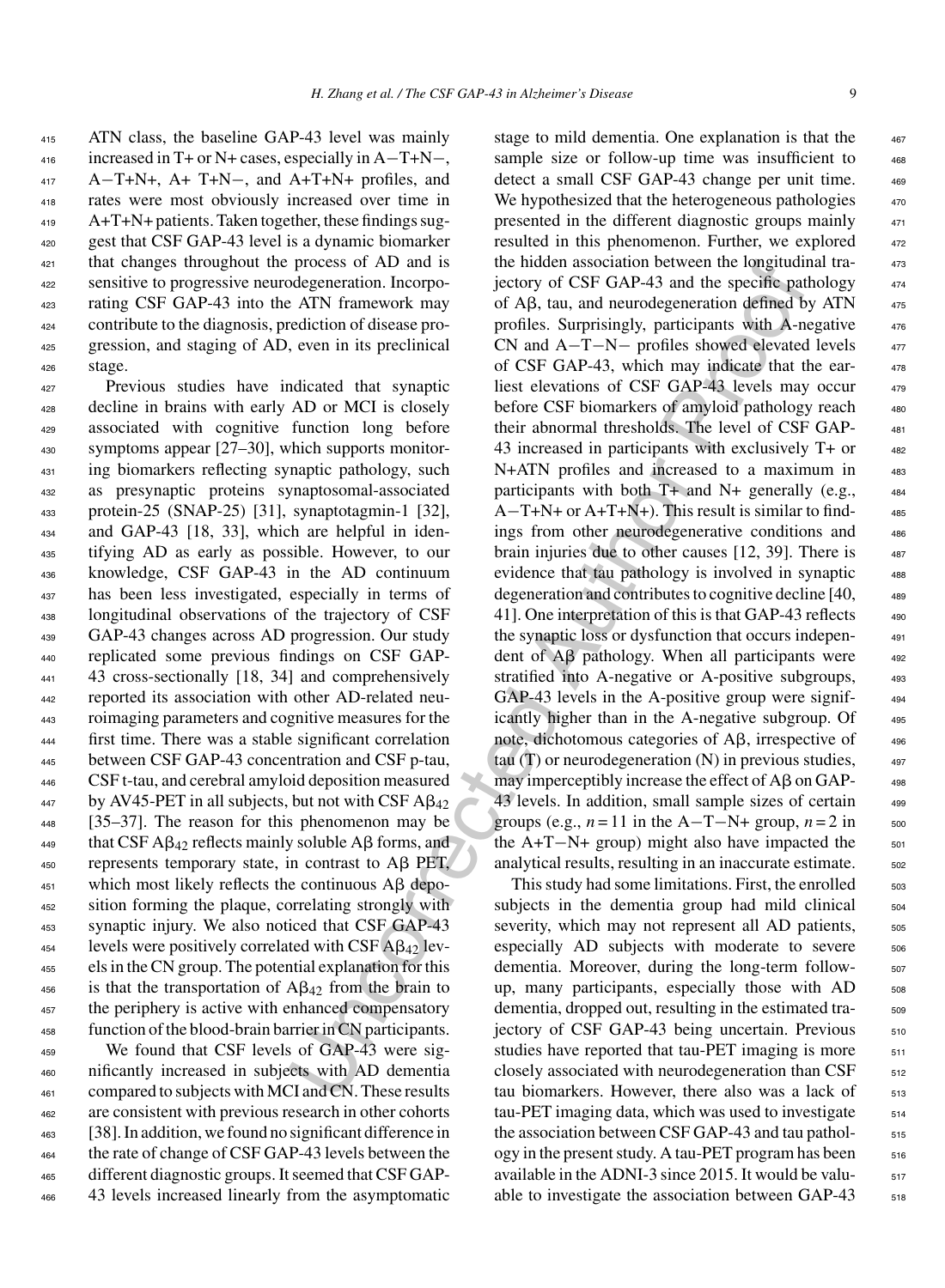and the distribution pattern of tau pathology. In addi- tion, we used the prediction model to estimate the probability of dementia between CN and AD partici- pants and not for other types of dementia. Finally, the participants participating in the ADNI were mainly recruited in the United States and Canada, and thus our research results may not be universal to other races in the world. Future studies should validate this trajectory in more cohorts.

 Taken together, these findings suggest that CSF GAP-43 can be used as a synaptic pathology bio- marker to track disease progression across the AD continuum, which supports the incorporation of CSF GAP-43 into the ATN system to increase the accu- racy of future classification algorithms, evaluate prognosis, and make appropriate clinical therapeutic decisions.

## <sup>536</sup> **ACKNOWLEDGMENTS**

If exercution that a analysis.<br>
The state and the state and the state and the New Properties the New Proof of the National Natural Science Foundation of the National Natural Science of the National Natural Science of the Data collection and sharing for this project was funded by the Alzheimer's Disease Neuroimag- ing Initiative (ADNI) (National Institutes of Health Grant U01 AG024904) and DOD ADNI (Department of Defense award number W81XWH-12-2-0012). ADNI is funded by the National Institute on Aging, the National Institute of Biomedical Imaging and Bioengineering, and through generous contributions from the following: AbbVie, Alzheimer's Asso- ciation; Alzheimer's Drug Discovery Foundation; Araclon Biotech; BioClinica, Inc.; Biogen; Bristol- Myers Squibb Company; CereSpir, Inc.; Cogstate; Eisai Inc.; Elan Pharmaceuticals, Inc.; Eli Lilly and Company; EuroImmun; F. Hoffmann-La Roche Ltd and its affiliated company Genentech, Inc.; Fujire- bio; GE Healthcare; IXICO Ltd.; Janssen Alzheimer Immunotherapy Research & Development, LLC.; Johnson & Johnson Pharmaceutical Research & Development LLC.; Lumosity; Lundbeck; Merck & Co., Inc.; Meso Scale Diagnostics, LLC.; Neu- roRx Research; Neurotrack Technologies; Novartis Pharmaceuticals Corporation; Pfizer Inc.; Piramal Imaging; Servier; Takeda Pharmaceutical Company; and Transition Therapeutics. The Canadian Institutes of Health Research is providing funds to support ADNI clinical sites in Canada. Private sector con- tributions are facilitated by the Foundation for the National Institutes of Health ([http://www.fnih.org\)](http://www.fnih.org). The grantee organization is the Northern Califor- nia Institute for Research and Education, and the study is coordinated by the Alzheimer's Therapeutic

Research Institute at the University of Southern Cali-<br><sub>568</sub> fornia. ADNI data are disseminated by the Laboratory 569 for Neuro Imaging at the University of Southern 570 California. 571

We would also like to thank  $Xi$  Xin, Yanlei Wang,  $572$ and Zhonghao Li for their selfless assistance in the 573 data analysis. 574

This study was supported the Key Project of 575 the National Natural Science Foundation of China 576  $(81530036)$ ; the National Key Scientific Instrument  $577$ and Equipment Development Project (31627803); 578 the Key Project of the National Natural Sci- <sup>579</sup> ence Foundation of China (U20A20354); Beijing 580 Scholars Program; Beijing Brain Initiative from Bei-<br>581 jing Municipal Science & Technology Commission <sup>582</sup> (Z201100005520016, Z201100005520017).

Authors' disclosures available online [\(https://](https://www.j-alz.com/manuscript-disclosures/21-5456r1) 584 www.j-alz.com/manuscript-disclosures/21-5456r1). 585

# **SUPPLEMENTARY MATERIAL** <sup>586</sup>

The supplementary material is available in the 587 electronic version of this article: [https://dx.doi.org/](https://dx.doi.org/10.3233/JAD-215456)  $588$ 10.3233/JAD-215456. 589

## **REFERENCES** 590

- [1] DeTure MA, Dickson DW (2019) The neuropathologi-<br>591 cal diagnosis of Alzheimer's disease. *Mol Neurodegener* 592 **14**, 32. 593
- [2] Dubois B, Hampel H, Feldman HH, Scheltens P, Aisen P, 594 Andrieu S, Bakardjian H, Benali H, Bertram L, Blennow <sup>595</sup> K, Broich K, Cavedo E, Crutch S, Dartigues JF, Duyck- 596 aerts C, Epelbaum S, Frisoni GB, Gauthier S, Genthon R, 597 Gouw AA, Habert MO, Holtzman DM, Kivipelto M, Lista S, 598 Molinuevo JL, O'Bryant SE, Rabinovici GD, Rowe C, Salloway S, Schneider LS, Sperling R, Teichmann M, Carrillo 600 MC, Cummings J, Jack CR Jr; Proceedings of the Meeting 601 of the International Working Group (IWG) and the Ameri- <sup>602</sup> can Alzheimer's Association on "The Preclinical State of 603 AD"; July 23, 2015; Washington DC, USA (2016) Pre- <sup>604</sup> clinical Alzheimer's disease: Definition, natural history, and 605 diagnostic criteria. *Alzheimers Dement* **12**, 292-323. 606
- [3] Hanseeuw BJ, Betensky RA, Jacobs HIL, Schultz AP, 607 Sepulcre J, Becker JA, Cosio DMO, Farrell M, Quiroz 608 YT, Mormino EC, Buckley RF, Papp KV, Amariglio RA, 609 Dewachter I, Ivanoiu A, Huijbers W, Hedden T, Marshall 610 GA, Chhatwal JP, Rentz DM, Sperling RA, Johnson K 611  $(2019)$  Association of amyloid and tau with cognition in 612 preclinical Alzheimer disease: A longitudinal study. *JAMA* 613 *Neurol* **76**, 915-924. <sup>614</sup>
- [4] Blennow K, Zetterberg H (2018) The past and the future of 615 Alzheimer's disease fluid biomarkers. *J Alzheimers Dis* 62, 616 1125-1140. <sup>617</sup>
- [5] Jack CR, Jr., Bennett DA, Blennow K, Carrillo MC, Dunn B, 618 Haeberlein SB, Holtzman DM, Jagust W, Jessen F, Karlaw- 619 ish J, Liu E, Molinuevo JL, Montine T, Phelps C, Rankin KP, 620 Rowe CC, Scheltens P, Siemers E, Snyder HM, Sperling R, 621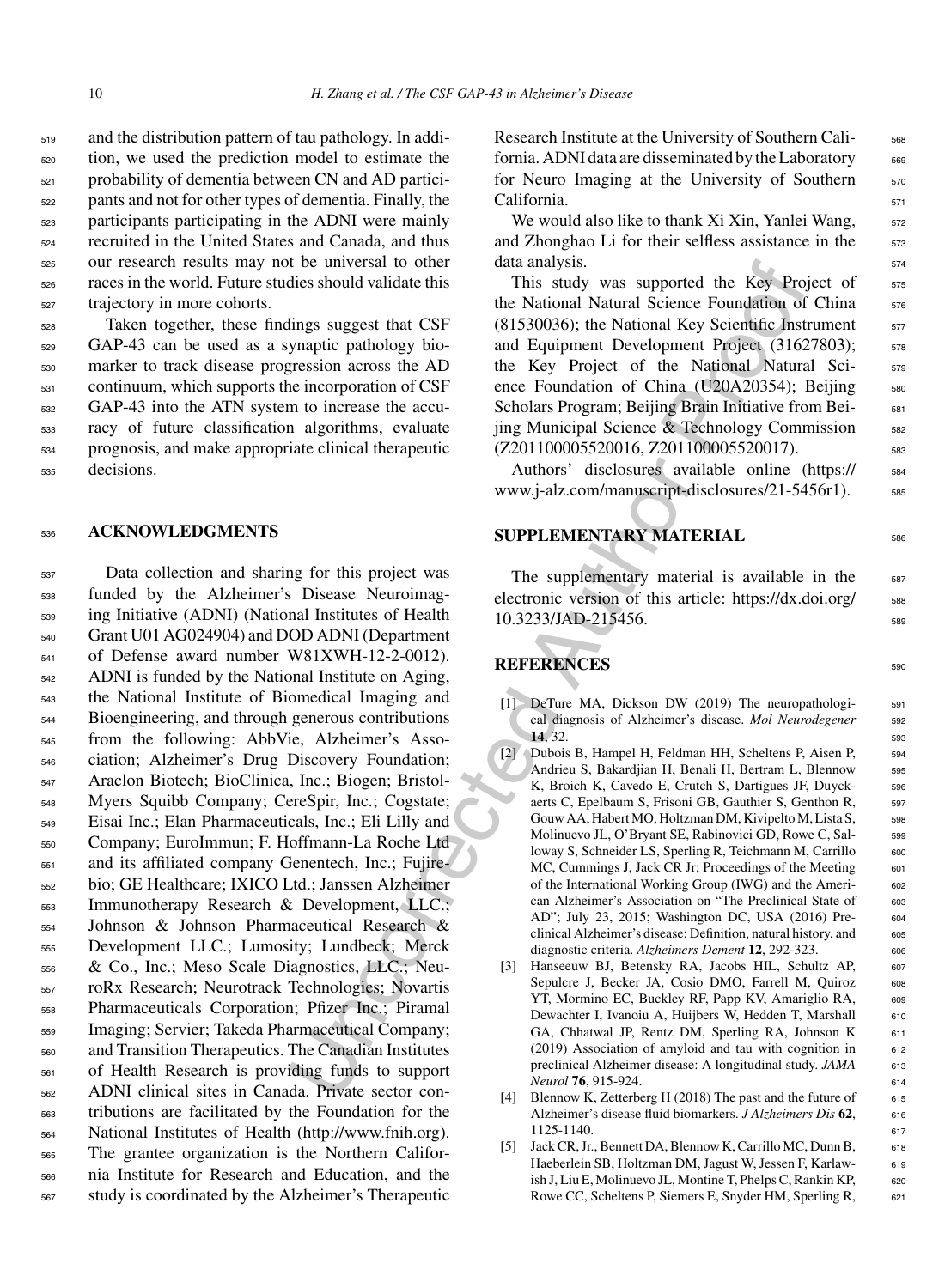<sup>622</sup> Contributors (2018) NIA-AA Research Framework: Toward <sup>623</sup> a biological definition of Alzheimer's disease. *Alzheimers* <sup>624</sup> *Dement* **14**, 535-562.

- <sup>625</sup> [6] Selkoe DJ (2002) Alzheimer's disease is a synaptic failure. <sup>626</sup> *Science* **298**, 789-791.
- <sup>627</sup> [7] Arendt T (2009) Synaptic degeneration in Alzheimer's dis-<sup>628</sup> ease. *Acta Neuropathol* **118**, 167-179.
- <sup>629</sup> [8] Sjogren M, Minthon L, Davidsson P, Granerus AK, Clarberg <sup>630</sup> A, Vanderstichele H, Vanmechelen E, Wallin A, Blennow <sup>631</sup> K (2000) CSF levels of tau, beta-amyloid(1-42) and GAP-<sup>632</sup> 43 in frontotemporal dementia, other types of dementia and <sup>633</sup> normal aging. *J Neural Transm (Vienna)* **107**, 563-579.
- <sup>634</sup> [9] Neve RL, Finch EA, Bird ED, Benowitz LI (1988) Growth-<sup>635</sup> associated protein GAP-43 is expressed selectively in <sup>636</sup> associative regions of the adult human brain. *Proc Natl Acad* <sup>637</sup> *Sci U S A* **85**, 3638-3642.
- <sup>638</sup> [10] Aigner L, Arber S, Kapfhammer JP, Laux T, Schneider C, <sup>639</sup> Botteri F, Brenner HR, Caroni P (1995) Overexpression of <sup>640</sup> the neural growth-associated protein GAP-43 induces nerve <sup>641</sup> sprouting in the adult nervous system of transgenic mice. <sup>642</sup> *Cell* **83**, 269-278.
- <sup>643</sup> [11] Routtenberg A, Cantallops I, Zaffuto S, Serrano P, Namgung <sup>644</sup> U (2000) Enhanced learning after genetic overexpression <sup>645</sup> of a brain growth protein. *Proc Natl Acad Sci U S A* **97**, <sup>646</sup> 7657-7662.
- <sup>647</sup> [12] Allegra Mascaro AL, Cesare P, Sacconi L, Grasselli G, <sup>648</sup> Mandolesi G, Maco B, Knott GW, Huang L, De Paola V, <sup>649</sup> Strata P, Pavone FS (2013) *In vivo* single branch axotomy <sup>650</sup> induces GAP-43-dependent sprouting and synaptic remod-<sup>651</sup> eling in cerebellar cortex. *Proc Natl Acad Sci U S A* **110**, <sup>652</sup> 10824-10829.
- <sup>653</sup> [13] Young EA, Owen EH, Meiri KF, Wehner JM (2000) Alter-<sup>654</sup> ations in hippocampal GAP-43 phosphorylation and protein <sup>655</sup> level following contextual fear conditioning. *Brain Res* **860**, <sup>656</sup> 95-103.
- <sup>657</sup> [14] Davidsson P, Blennow K (1998) Neurochemical dissection <sup>658</sup> of synaptic pathology in Alzheimer's disease. *Int Psy-*<sup>659</sup> *chogeriatr* **10**, 11-23.
- <sup>660</sup> [15] Bogdanovic N, Davidsson P, Volkmann I, Winblad B, <sup>661</sup> Blennow K (2000) Growth-associated protein GAP-43 in <sup>662</sup> the frontal cortex and in the hippocampus in Alzheimer's <sup>663</sup> disease: An immunohistochemical and quantitative study. *J* <sup>664</sup> *Neural Transm (Vienna)* **107**, 463-478.
- <sup>665</sup> [16] Rekart JL, Quinn B, Mesulam MM, Routtenberg A <sup>666</sup> (2004) Subfield-specific increase in brain growth protein <sup>667</sup> in postmortem hippocampus of Alzheimer's patients. *Neu-*<sup>668</sup> *roscience* **126**, 579-584.
- <sup>669</sup> [17] Remnestal J, Just D, Mitsios N, Fredolini C, Mulder J, <sup>670</sup> Schwenk JM, Uhlen M, Kultima K, Ingelsson M, Kilander <sup>671</sup> L, Lannfelt L, Svenningsson P, Nellgard B, Zetterberg H, <sup>672</sup> Blennow K, Nilsson P, Haggmark-Manberg A (2016) CSF <sup>673</sup> profiling of the human brain enriched proteome reveals asso-<sup>674</sup> ciations of neuromodulin and neurogranin to Alzheimer's <sup>675</sup> disease. *Proteomics Clin Appl* **10**, 1242-1253.
- <sup>676</sup> [18] Sandelius A, Portelius E, Kallen A, Zetterberg H, Rot U, <sup>677</sup> Olsson B, Toledo JB, Shaw LM, Lee VMY, Irwin DJ, <sup>678</sup> Grossman M, Weintraub D, Chen-Plotkin A, Wolk DA, <sup>679</sup> McCluskey L, Elman L, Kostanjevecki V, Vandijck M, <sup>680</sup> McBride J, Trojanowski JQ, Blennow K (2019) Elevated <sup>681</sup> CSF GAP-43 is Alzheimer's disease specific and associ-<sup>682</sup> ated with tau and amyloid pathology. *Alzheimers Dement* <sup>683</sup> **15**, 55-64.
- <sup>684</sup> [19] Petersen RC, Aisen PS, Beckett LA, Donohue MC, Gamst <sup>685</sup> AC, Harvey DJ, Jack CR, Jr., Jagust WJ, Shaw LM, Toga <sup>686</sup> AW, Trojanowski JQ, Weiner MW (2010) Alzheimer's

Disease Neuroimaging Initiative (ADNI): Clinical charac- <sup>687</sup> terization. *Neurology* **74**, 201-209. <sup>688</sup>

- [20] Blennow K, Shaw LM, Stomrud E, Mattsson N, Toledo JB, 689 Buck K, Wahl S, Eichenlaub U, Lifke V, Simon M, Tro- 690 janowski JQ, Hansson O (2019) Predicting clinical decline 691 and conversion to Alzheimer's disease or dementia using 692 novel Elecsys Abeta(1-42), pTau and tTau CSF immunoas- 693 says. *Sci Rep* **9**, 19024. <sup>694</sup>
- [21] Jack CR, Jr., Wiste HJ, Weigand SD, Knopman DS, 695 Mielke MM, Vemuri P, Lowe V, Senjem ML, Gunter JL, <sup>696</sup> Reyes D, Machulda MM, Roberts R, Petersen RC (2015) <sup>697</sup> Different definitions of neurodegeneration produce simi- <sup>698</sup> lar amyloid/neurodegeneration biomarker group findings. 699 *Brain* **138**, 3747-3759. 700
- [22] Landau SM, Mintun MA, Joshi AD, Koeppe RA, Petersen 701 RC, Aisen PS, Weiner MW, Jagust WJ, Alzheimer's Dis- <sup>702</sup> ease Neuroimaging Initiative (2012) Amyloid deposition,  $\qquad$  703 hypometabolism, and longitudinal cognitive decline. Ann 704 *Neurol* **72**, 578-586. <sup>705</sup>
- [23] Meyer PF, Pichet Binette A, Gonneaud J, Breitner JCS, Villeneuve S (2020) Characterization of Alzheimer disease 707 biomarker discrepancies using cerebrospinal fluid phos-<br>  $708$ phorylated tau and AV1451 positron emission tomography.  $\frac{708}{20}$ *JAMA Neurol* **77**, 508-516. 710
- chearly, and Binnow (21) Jack CR, in Water UNcorrected Author (18) and SO, Koopey (18) and SO, Koopey (18) and SO, Koopey (18) and SO (18) (18) and SO (18) (18) and SO (18) (18) and SO (18) (18) and SO (18) (18) (18) (18) [24] Saykin AJ, Shen L, Foroud TM, Potkin SG, Swaminathan 711 S, Kim S, Risacher SL, Nho K, Huentelman MJ, Craig DW, 712 Thompson PM, Stein JL, Moore JH, Farrer LA, Green RC, 713 Bertram L, Jack CR, Jr., Weiner MW, Alzheimer's Disease 714 Neuroimaging Initiative (2010) Alzheimer's Disease Neu- <sup>715</sup> roimaging Initiative biomarkers as quantitative phenotypes:  $\frac{716}{2}$ Genetics core aims, progress, and plans. *Alzheimers Dement* <sup>717</sup> **6**, 265-273. <sup>718</sup>
	- [25] Gibbons LE, Carle AC, Mackin RS, Harvey D, Mukherjee 719 S, Insel P, Curtis SM, Mungas D, Crane PK, Alzheimer's 720 Disease Neuroimaging Initiative (2012) A composite score 721 for executive functioning, validated in Alzheimer's Disease 722 Neuroimaging Initiative (ADNI) participants with base-<br>  $723$ line mild cognitive impairment. *Brain Imaging Behav* **6**, <sup>724</sup> 517-527. 725
	- [26] Crane PK, Carle A, Gibbons LE, Insel P, Mackin RS, Gross 726 A, Jones RN, Mukherjee S, Curtis SM, Harvey D, Weiner 727 M, Mungas D, Alzheimer's Disease Neuroimaging Initia- <sup>728</sup> tive (2012) Development and assessment of a composite 729 score for memory in the Alzheimer's Disease Neuroimaging 730 Initiative (ADNI). *Brain Imaging Behav* **6**, 502-516. <sup>731</sup>
	- [27] DeKosky ST, Scheff SW (1990) Synapse loss in frontal 732 cortex biopsies in Alzheimer's disease: Correlation with <sup>733</sup> cognitive severity. *Ann Neurol* **27**, 457-464. <sup>734</sup>
	- [28] Scheff SW, Price DA (1993) Synapse loss in the temporal 735 lobe in Alzheimer's disease. *Ann Neurol* **33**, 190-199. <sup>736</sup>
	- [29] Scheff SW, Price DA, Schmitt FA, DeKosky ST, Mufson 737 EJ (2007) Synaptic alterations in CA1 in mild Alzheimer 738 disease and mild cognitive impairment.*Neurology* **68**, 1501- <sup>739</sup> 1508. <sup>740</sup>
	- [30] Terry RD, Masliah E, Salmon DP, Butters N, DeTeresa R,  $\frac{741}{241}$ Hill R, Hansen LA, Katzman R (1991) Physical basis of 742 cognitive alterations in Alzheimer's disease: Synapse loss 743 is the major correlate of cognitive impairment. *Ann Neurol* <sup>744</sup> **30**, 572-580. <sup>745</sup>
	- [31] Brinkmalm A, Brinkmalm G, Honer WG, Frolich L, 746 Hausner L, Minthon L, Hansson O, Wallin A, Zetter- 747 berg H, Blennow K, Ohrfelt A (2014) SNAP-25 is a 748 promising novel cerebrospinal fluid biomarker for synapse 749 degeneration in Alzheimer's disease. Mol Neurodegener 750 **9**, 53. <sup>751</sup>